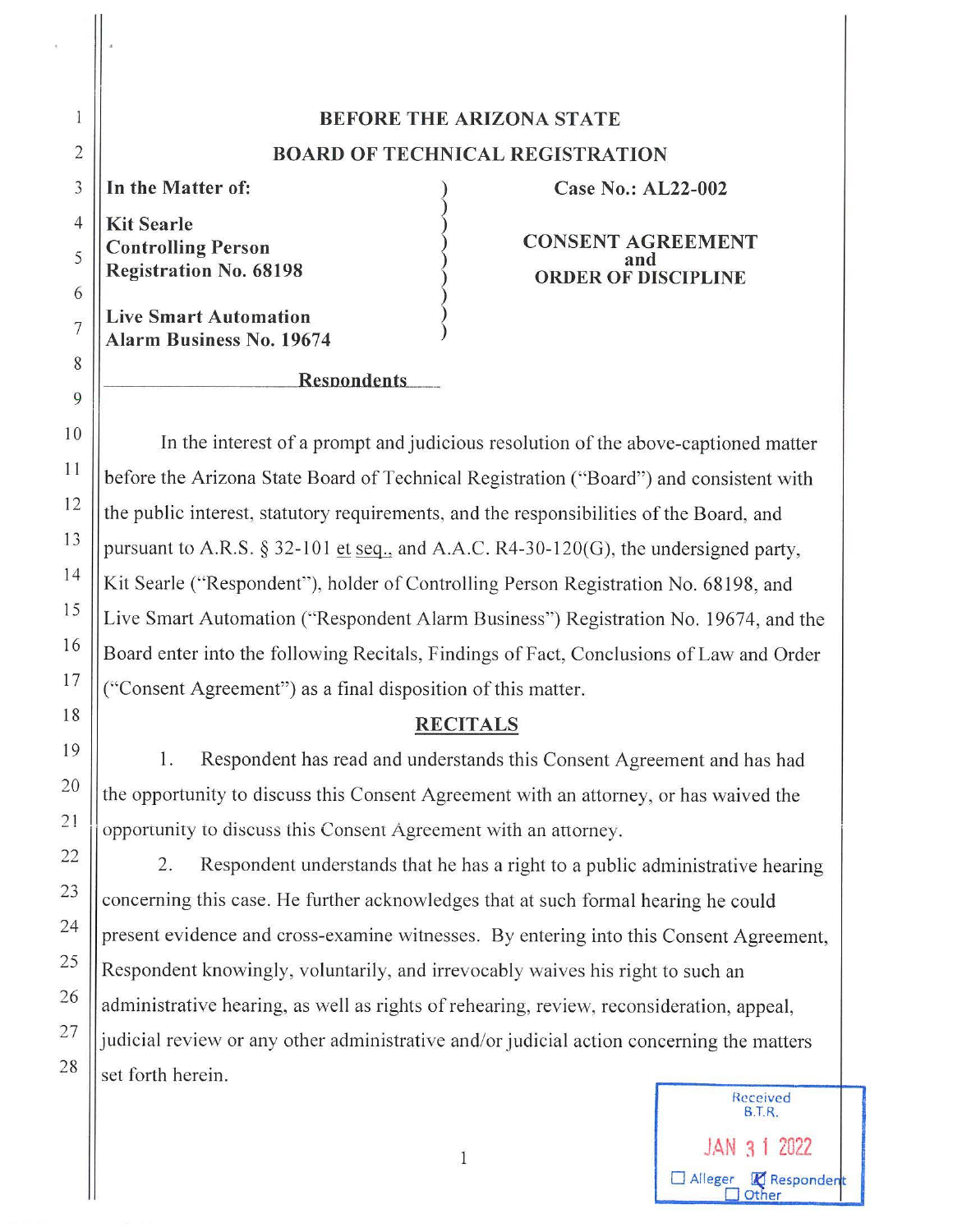1 3. Respondent affirmatively agrees that this Consent Agreement shall be  $2$  lirrevocable.

3 | 4. Respondent understands that this Consent Agreement or any part of the  $4 \parallel$  agreement may be considered in any future disciplinary action by the Board against him.

5 5. The Consent Agreement, any record prepared in this matter, all investigative 6 materials prepared or received by the Board and all related exhibits and materials, are 7 || public records (as defined in A.R.S.  $\S$  41-158.18) upon acceptance by the Board of this 8 Consent Agreement and may be retained in the Board's files pertaining to this matter.

9 | 6. Respondent understands this Consent Agreement deals with Board case 10 || number AL22-002 involving allegations that Respondent engaged in conduct that would 11 subject him to discipline under the Board's statutes and rules. The investigation into 12 these allegations against Respondent shall be concluded upon the Board's adoption of 13 || this Consent Agreement.

14 7. Respondent understands that this Consent Agreement does not constitute a 15 dismissal or resolution of any other matters currently pending before the Board, if any,  $16$  || and does not constitute any waiver, express or implied, of the Board's statutory authority  $17$  | or jurisdiction regarding any other pending or future investigation, action or proceeding.

18 || 8. Respondent also understands that acceptance of this Consent Agreement does 19 not preclude any other agency, subdivision, or officer of this State from instituting any 20  $\parallel$  other civil or criminal proceedings with respect to the conduct that is the subject of this 21 | Consent Agreement.

22 | 9. Respondent acknowledges and agrees that, upon signing this Consent 23 Agreement and returning this document to the Board's Executive Director, he may not 24  $\parallel$  revoke his acceptance of the Consent Agreement or make any modifications to the 25 document regardless of whether the Consent Agreement has been signed on behalf of the  $26 \parallel$  Board. Any modification to this original document is ineffective and void unless  $27$  || mutually agreed by the parties in writing.

28

2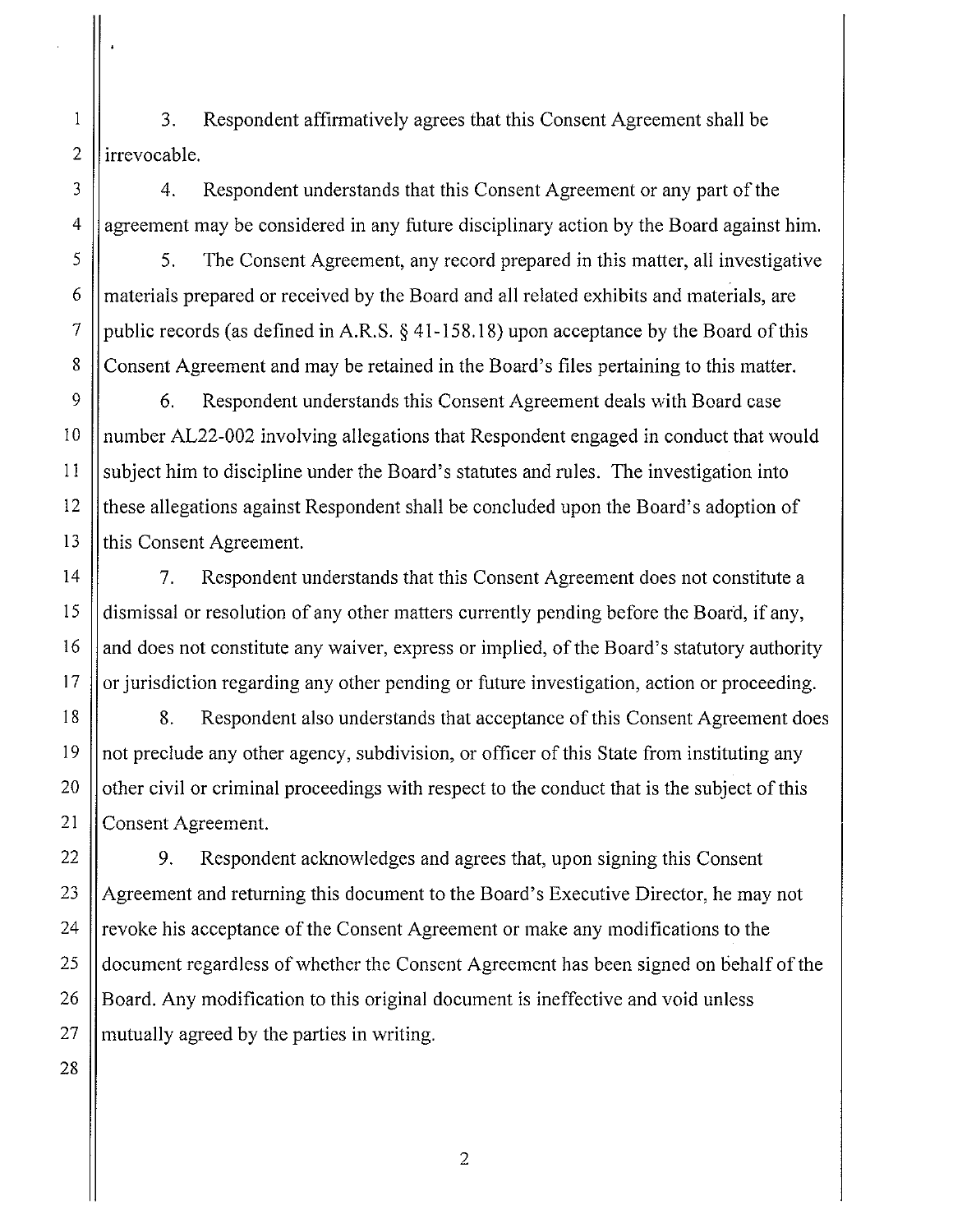I 10. This Consent Agreement is subject to the approval of the Board and is 2 effective only when accepted by the Board and signed on behalf of the Board. If the 3 Board does not accept this Consent Agreement, the Board retains its authority to hold a 4 formal administrative hearing pursuant to A.R.S.  $\S$  32-128(E). In the event that the 5 S Board does not approve this Consent Agreement, it is withdrawn and shall be of no  $6 \parallel$  evidentiary value and shall not be relied upon nor introduced in any action by any party,  $7 \parallel$  except that the parties agree that should the Board reject this Consent Agreement and this 8 case proceeds to hearing, Respondent shall assert no claim that the Board was prejudiced  $9 \parallel$  by its review and discussion of this document or any records relating thereto.

10 || 11. If a court of competent jurisdiction rules that any part of this Consent 11 Agreement is void or otherwise unenforceable, the remainder of the Consent Agreement  $12$  shall remain in full force and effect.

13 | 12. Respondent understands that any violation of this Consent Agreement may  $14$  || result in disciplinary action, including suspension or revocation of the registration under 15  $|$  A.R.S. § 32-150.

16 || 13. Respondent agrees that the Board will adopt the following Findings of Fact, 17 Conclusions of Law and Order.

### 18 **FINDINGS OF FACT**

19 1. The Board is the duly constituted authority for the regulation and control of 20  $\parallel$  the Alarm Industry in the State of Arizona.

21 | 2. Respondent is the holder of Arizona Controlling Person Registration No.  $22 \mid 68198.$ 

23 | 3. Respondent Alarm Business (Live Smart Automation) holds Alarm Business 24 | Registration No. 19674.

25 | 4. On November 5, 2021, the Board received a complaint alleging that 26 || Respondent had participated in aiding or abetting an unregistered person, ("Alleger"), by  $27$  ||employing or contracting with him to conduct alarm agent activities without alarm agent 28  $\parallel$  certification with the Board.

3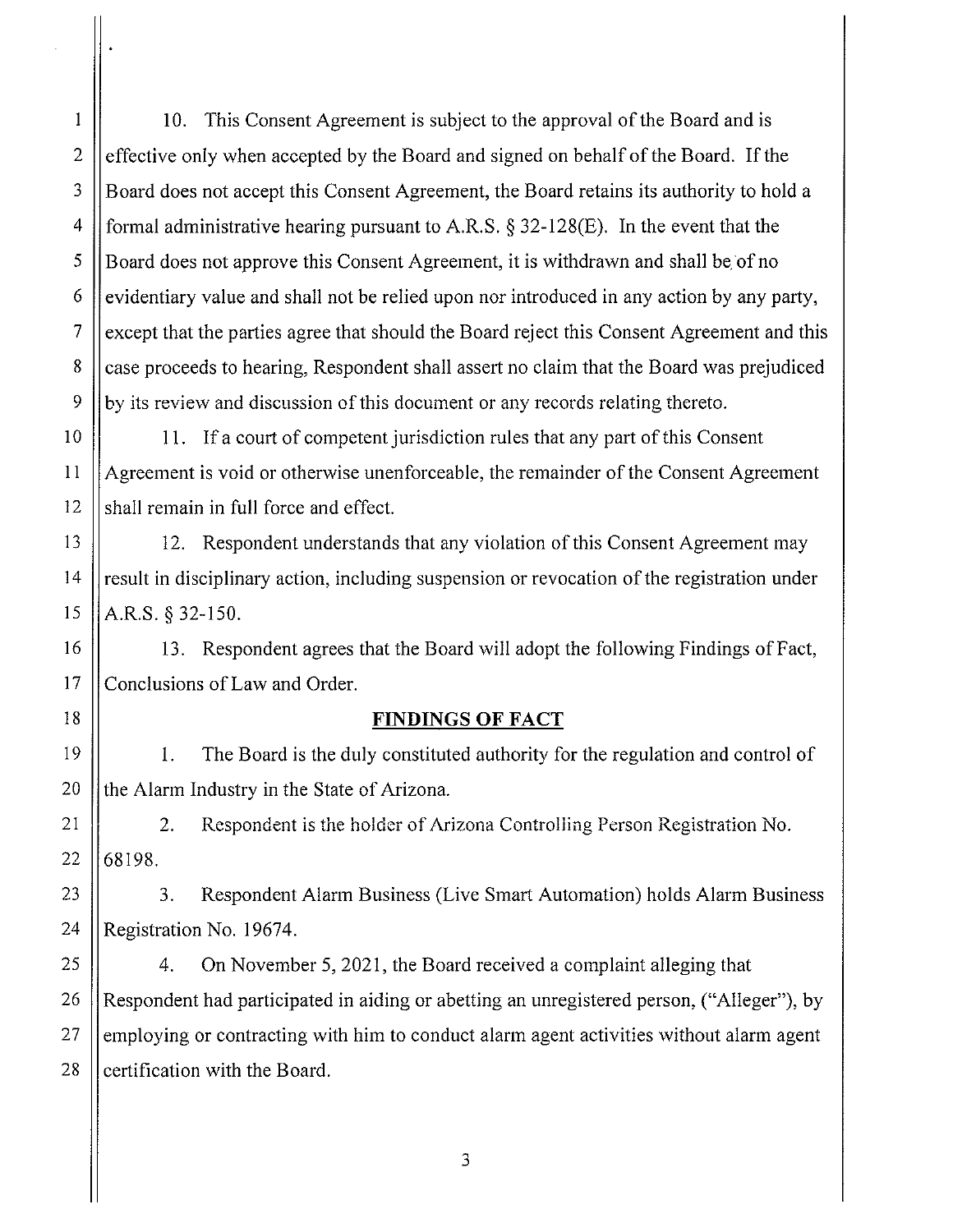1 5. Respondent stated the Alleger was hired to help make sure Respondent 2  $\parallel$  Alarm Business in Arizona was run properly. Respondent stated that he told the Alleger  $3 \parallel$  to acquire the appropriate license(s) and that Alleger told them he would but failed to do 4  $\parallel$  so.

 $5 \parallel$  6. The Alleger stated he and two others (Thomas Kriske & Jaquarius Porter) 6 Were hired by Respondent Alarm Business and were working without Alarm Agent  $7$  | Registration or a fingerprint clearance card.

## 8 **CONCLUSIONS OF LAW**

9  $\parallel$  1. The Board has jurisdiction in this matter pursuant to A.R.S. § 32-101, et seq. 10 2. The conduct alleged in the Findings of Fact constitutes grounds for discipline 11 | pursuant to A.R.S.  $\S 32-128(C)(3)$ , in that Respondent participated in aiding and abetting  $12$  || an unlicensed person by employing or contracting with an unlicensed alarm agent to  $13$   $\parallel$  conduct alarm activities.

## 14 **ORDER**

15 Based on the foregoing Findings of Fact and Conclusions of Law, the Board issues 16  $\parallel$  the following Order:

17 | 1. LETTER OF REPRIMAND. Respondent is hereby issued a Letter of 18 ||Reprimand.

19 | 2. ADMINISTRATIVE PENALTY. Within Ninety (90) days from the  $\parallel$  effective date of this Consent Agreement, Respondent shall pay an administrative penalty  $\parallel$  of One Thousand Dollars (\$1,000.00) by certified check or money order made payable to  $\parallel$  the State of Arizona Board of Technical Registration.

 $23$   $\parallel$  3. COST OF INVESTIGATION. Within Thirty (30) days from the effective 24 date of this Consent Agreement, Respondent shall pay the cost of investigation of this 25  $\parallel$  case to the Board in the amount of Two Hundred Twenty Dollars (\$220.00) by certified 26 Check or money order made payable to the State of Arizona Board of Technical 27 || Registration, according to the provisions of A.R.S.  $\S$  32-128(H).

28 | 4. OBEY ALL LAWS. Respondent shall obey all federal, state and local

4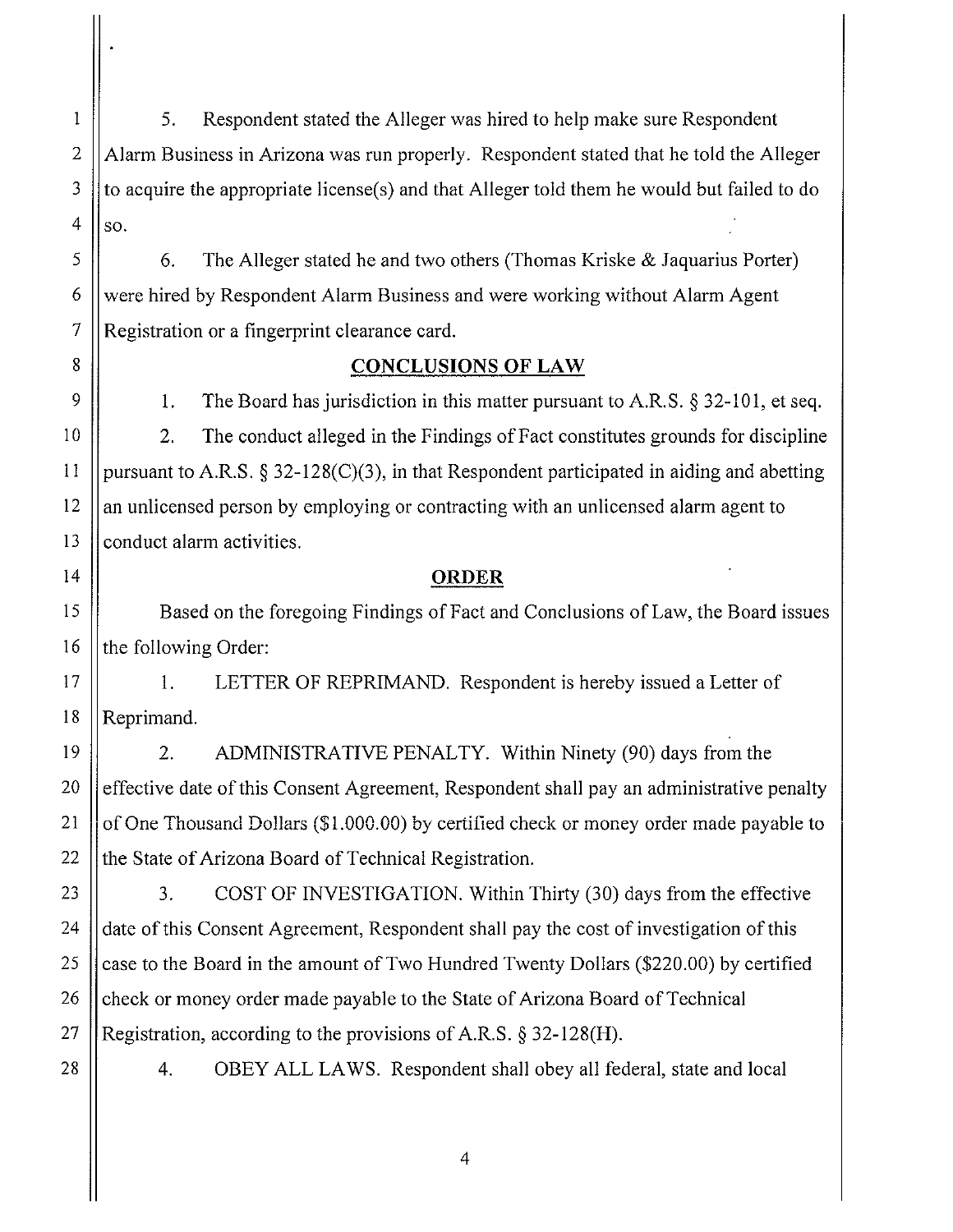laws, as well as, all rules governing the practice of an alarm business in the State of 2 | Arizona. The Board shall consider any violation of this paragraph to be a separate 3 Violation of the rules and statues governing the Arizona Board of Technical Registration. 4 The Board may also consider Respondent's non-compliance with this Order as a separate 5 Violation of A.R.S.  $8\,32-150$ .

6 | 5. RENEWAL OF REGISTRATION. Respondent and Respondent alarm 7 business shall timely renew their Arizona registration as a Controlling Person and an 8 Alarm Business, and timely pay all required registration fees.

9  $\parallel$  6. EFFECTIVE DATE. The effective date of this Consent Agreement is the 10 date the Respondent and Board sign the Consent Agreement. If the dates are different, the  $11$  | effective date is the later of the two dates.

12 7. COSTS OF COMPLIANCE. Respondent shall pay all costs associated  $13$  With complying with this Consent Agreement.

14 | 8. NONCOMPLIANCE. If Respondent violates this Order in any way or fails 15  $\parallel$  to fulfill the requirements of this Order, the Board, after giving notice and the opportunity 16  $\parallel$  to be heard, may revoke, suspend or take other disciplinary actions against the 17 || registration. The issue at such a hearing will be limited solely to whether this Order has 18 **been** violated.

ACCEPTED and ORDERED this **22** day of **ILERCE**, 2022.

19

 $\mathbbm{1}$ 

20

21

22

23

24

25

26

27

28

Jack Gilmore, L.A., Chairman Arizøna State Board of Technical Registration

5